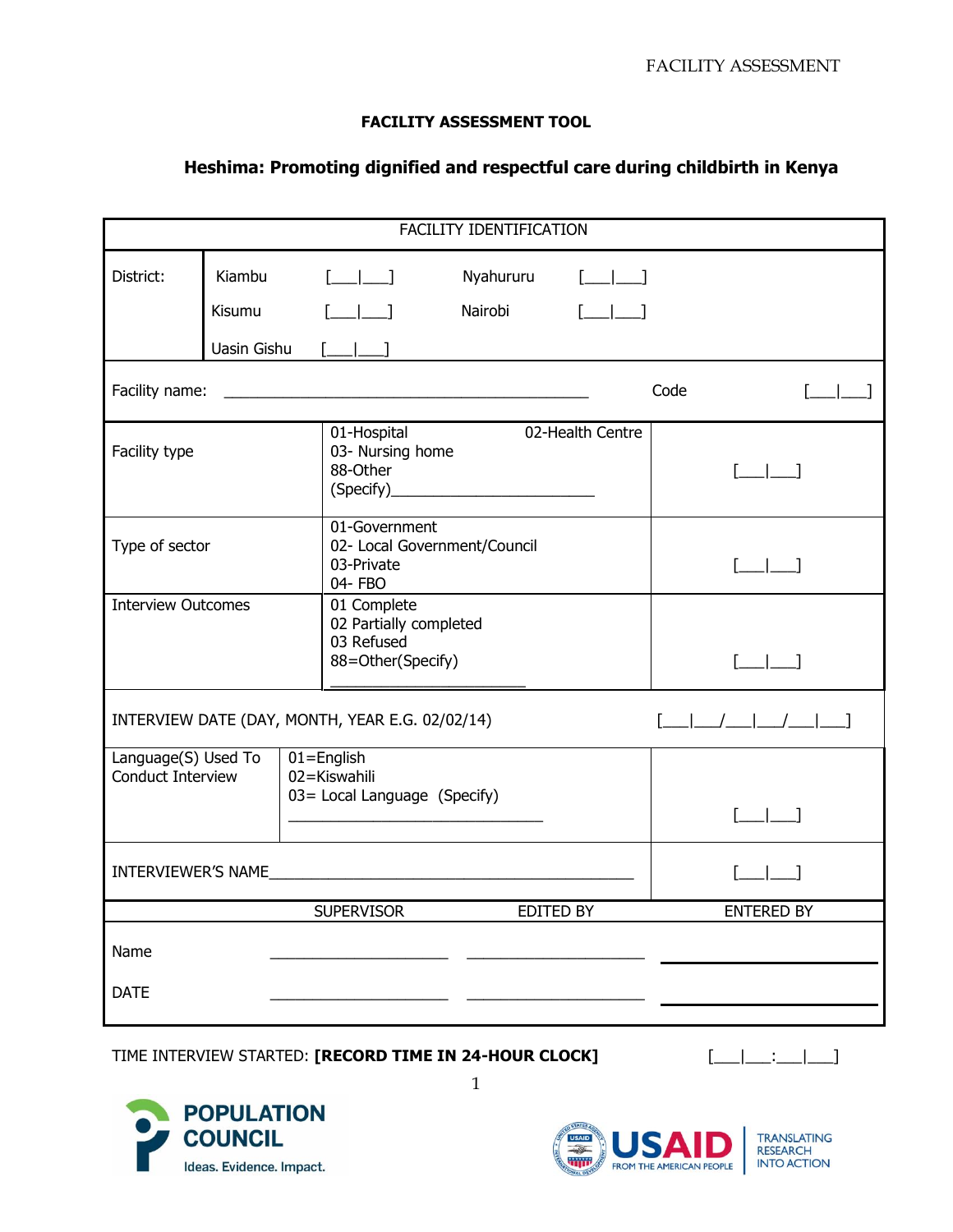## **INSTRUCTIONS**

**This assessment should be completed by observing the facilities that are available and through discussions with the person in charge of facility and /or Maternity unit on the day of the visit. IN ALL CASES, you should verify that items exist by actually observing them yourself. If you are not able to observe, then code accordingly. Remember that the objective is to identify the equipment, supplies and infrastructure that currently exist and not to evaluate the performance of the staff or clinic. For each item, circle the response or describe as appropriate**.

| <b>II STAFFING</b>                                                                                                                                                                          |                                                          |                                        |                                                                                        |                       |  |  |  |
|---------------------------------------------------------------------------------------------------------------------------------------------------------------------------------------------|----------------------------------------------------------|----------------------------------------|----------------------------------------------------------------------------------------|-----------------------|--|--|--|
| Q201: ASK: Please can you give an overview of<br>the personnel in your health facility. Although<br>we mainly focus on MCH and Maternity<br>information about the whole facility can give a |                                                          |                                        | <b>ASK How many are assigned</b><br>to work in MCH & Maternity<br>unit (read the list) |                       |  |  |  |
|                                                                                                                                                                                             | more complete impression on staffing levels              | <b>Total in the</b><br><b>Facility</b> | No. in<br><b>MCH/FP</b><br>Unit                                                        | <b>Maternity unit</b> |  |  |  |
| a)                                                                                                                                                                                          | Number of specialist doctors                             |                                        |                                                                                        |                       |  |  |  |
| b)                                                                                                                                                                                          | Number of medical officers                               |                                        |                                                                                        |                       |  |  |  |
| c)                                                                                                                                                                                          | Number of clinical officers                              |                                        |                                                                                        |                       |  |  |  |
| d)                                                                                                                                                                                          | Number of registered nurse midwives                      |                                        |                                                                                        |                       |  |  |  |
| e)                                                                                                                                                                                          | Number of enrolled nurse midwives                        |                                        |                                                                                        |                       |  |  |  |
| f)                                                                                                                                                                                          | Anesthetist                                              |                                        |                                                                                        |                       |  |  |  |
| g)                                                                                                                                                                                          | Theater nurses                                           |                                        |                                                                                        |                       |  |  |  |
| h)                                                                                                                                                                                          | Number of laboratory technologists and/or<br>technicians |                                        |                                                                                        |                       |  |  |  |
| i)                                                                                                                                                                                          | Number of pharmacists and/or pharmacist<br>technicians   |                                        |                                                                                        |                       |  |  |  |
| Number of associated medical staff<br>j)<br>(radiographers/radiologists, physiotherapists etc)<br><b>Nutritionists</b>                                                                      |                                                          |                                        |                                                                                        |                       |  |  |  |
| Number of counselors<br>k)                                                                                                                                                                  |                                                          |                                        |                                                                                        |                       |  |  |  |
| $\vert$                                                                                                                                                                                     | Number of administrators                                 |                                        |                                                                                        |                       |  |  |  |
| III<br><b>Case Load</b>                                                                                                                                                                     |                                                          |                                        |                                                                                        |                       |  |  |  |
|                                                                                                                                                                                             | Q202<br>Enter the number of beds for each facility       |                                        | <b>Labour room</b>                                                                     | <b>Delivery room</b>  |  |  |  |
|                                                                                                                                                                                             | Bed capacity                                             |                                        |                                                                                        |                       |  |  |  |
|                                                                                                                                                                                             | Current capacity                                         |                                        |                                                                                        |                       |  |  |  |
|                                                                                                                                                                                             | <b>Excess clients</b>                                    |                                        |                                                                                        |                       |  |  |  |



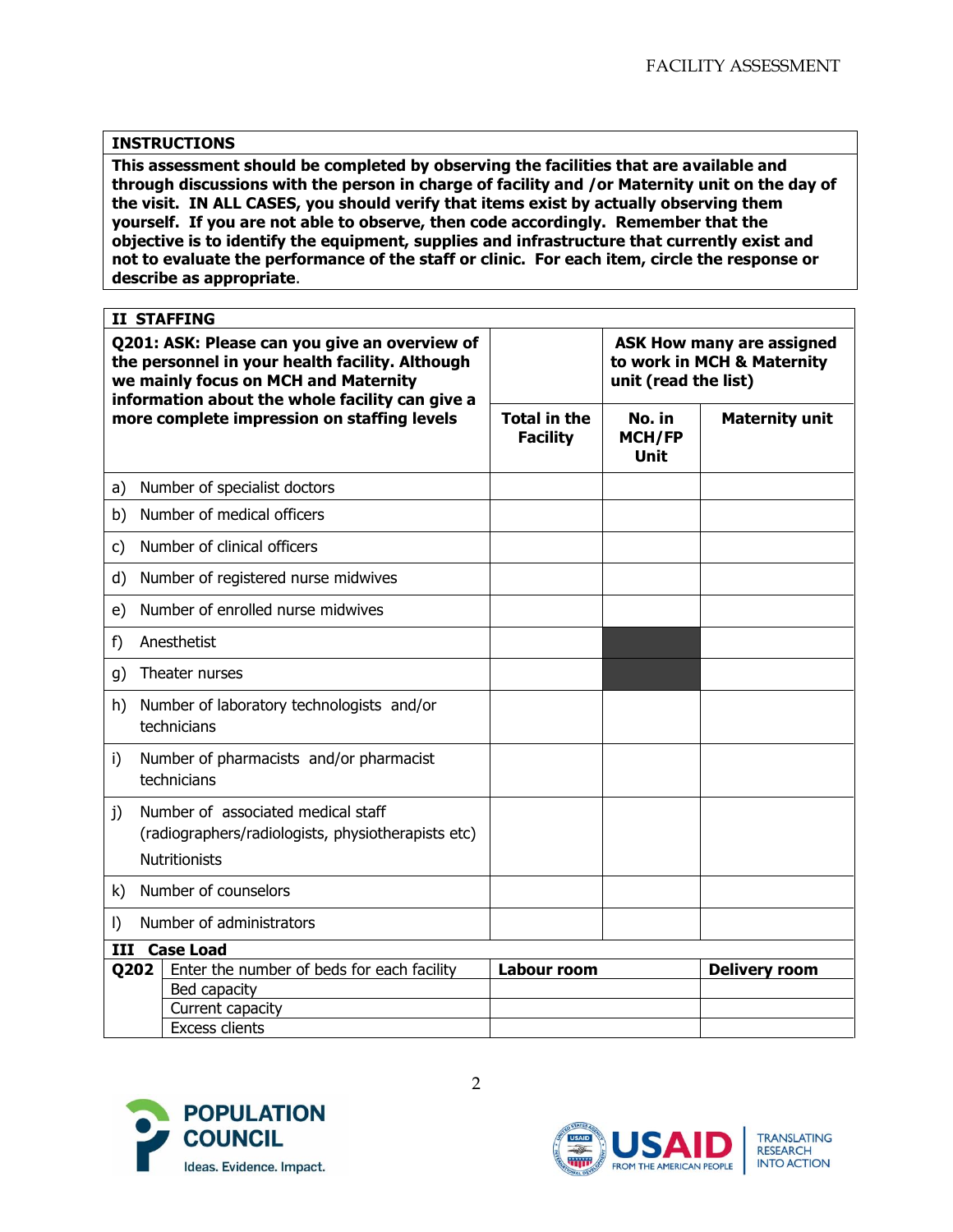| Q203       | <b>IV Availability of Supplies</b>                                       |            | <b>Maternity Unit</b> |            | <b>Facility stores</b> | <b>Comments</b> |
|------------|--------------------------------------------------------------------------|------------|-----------------------|------------|------------------------|-----------------|
|            | Tick if the following supplies are available                             | <b>Yes</b> | <b>No</b>             | <b>Yes</b> | <b>No</b>              |                 |
| today      |                                                                          |            |                       |            |                        |                 |
| a)         | Sulfadoxine/Pyrimethamine                                                |            |                       |            |                        |                 |
| b)<br>c)   | Quinine                                                                  |            |                       |            |                        |                 |
|            | Ferrous Sulphate                                                         |            |                       |            |                        |                 |
| d)         | <b>Folic Acid</b>                                                        |            |                       |            |                        |                 |
| $\epsilon$ | Ergometrine                                                              |            |                       |            |                        |                 |
| f)         | Syntometrine                                                             |            |                       |            |                        |                 |
| g)<br>h)   | Gentamycin                                                               |            |                       |            |                        |                 |
|            | Flagyl                                                                   |            |                       |            |                        |                 |
| i)         | Amoxil                                                                   |            |                       |            |                        |                 |
| j)         | Ampicillin                                                               |            |                       |            |                        |                 |
| k)         | Penicillin                                                               |            |                       |            |                        |                 |
| $\vert$    | Magnesium sulphate                                                       |            |                       |            |                        |                 |
| m)         | Vitamin K                                                                |            |                       |            |                        |                 |
| n)         | Normal saline                                                            |            |                       |            |                        |                 |
| $\circ)$   | Dextrose                                                                 |            |                       |            |                        |                 |
| p)         | Reagents for Hb                                                          |            |                       |            |                        |                 |
| q)         | Reagents for VDRL                                                        |            |                       |            |                        |                 |
| r)         | HIV testing Kits                                                         |            |                       |            |                        |                 |
| s)         | <b>Cotton Gauze</b>                                                      |            |                       |            |                        |                 |
| t)         | Cord ligature tie                                                        |            |                       |            |                        |                 |
| u)         | <b>Sutures</b>                                                           |            |                       |            |                        |                 |
| v)         | IV Giving sets                                                           |            |                       |            |                        |                 |
| w)         | Urine dipsticks                                                          |            |                       |            |                        |                 |
| X)         | Chlorine solution for decontamination<br>solution for clinical equipment |            |                       |            |                        |                 |
| y)         | Spotlight or flashlight or examination light                             |            |                       |            |                        |                 |
| z)         | Examination couch                                                        |            |                       |            |                        |                 |
| aa)        | Sterile latex gloves                                                     |            |                       |            |                        |                 |
| bb)        | Clean latex gloves                                                       |            |                       |            |                        |                 |
| cc)        | Clean non latex gloves                                                   |            |                       |            |                        |                 |
| dd)        | Waste receptacle with lid and plastic liner                              |            |                       |            |                        |                 |



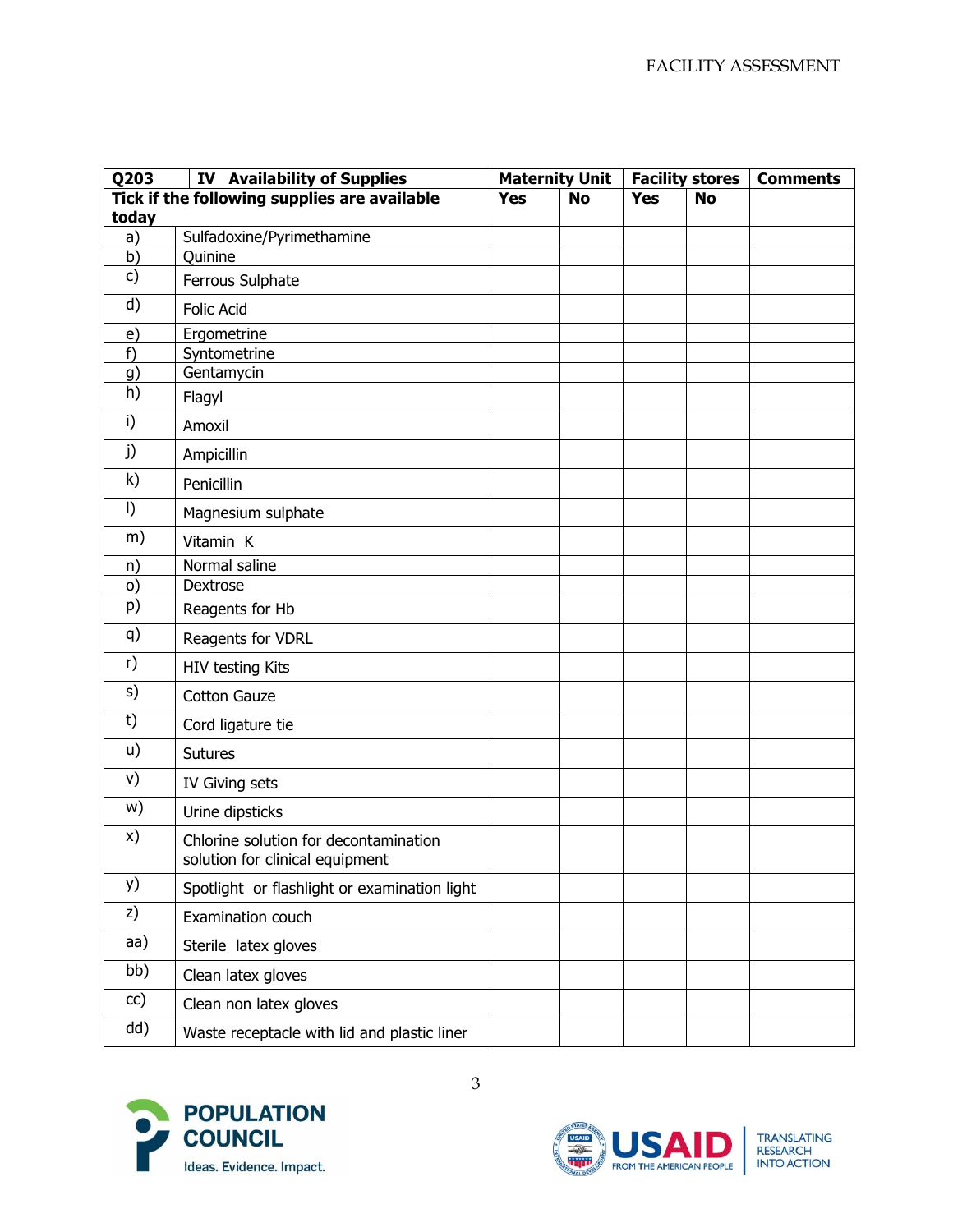| ee)         | Container for used sharps                                                                                             |  |  |  |
|-------------|-----------------------------------------------------------------------------------------------------------------------|--|--|--|
| ff)         | Single use hand drying towels or a<br>functioning electric hand dryer                                                 |  |  |  |
| gg)         | Running water                                                                                                         |  |  |  |
| hh)         | A working blood pressure machine                                                                                      |  |  |  |
| ii)         | A stethoscope                                                                                                         |  |  |  |
| jj)         | A functional weighing scale for babies                                                                                |  |  |  |
| kk)         | Delivery coach                                                                                                        |  |  |  |
| $\parallel$ | Partitions between the beds in labour room                                                                            |  |  |  |
| mm)         | Partitions between delivery coaches                                                                                   |  |  |  |
| nn)         | Functional baby incubators                                                                                            |  |  |  |
| 00)         | Baby warmer/heater                                                                                                    |  |  |  |
| pp)         | Flat surface baby resuscitatier<br>(The place where the baby is kept for<br>emergency care to help initiate breathing |  |  |  |
| qq)         | Paracetamol                                                                                                           |  |  |  |
| rr)         | tetracycline eye ointment                                                                                             |  |  |  |
| SS)         | Round mask size 0 or 1                                                                                                |  |  |  |
| tt)         | Penguin suction device or soft catheter                                                                               |  |  |  |
| uu)         | Syringes (2ml)                                                                                                        |  |  |  |
| vv)         | syringes (10ml)                                                                                                       |  |  |  |
| ww)         | Needle (21G)                                                                                                          |  |  |  |
| xx)         | Needle (43G)                                                                                                          |  |  |  |
| yy)         | Lignocaine Injection                                                                                                  |  |  |  |
| zz)         | Injection oxytocin (0.5mg/ml)                                                                                         |  |  |  |
| aaa)        | Suture No 2 (Vicryl)                                                                                                  |  |  |  |
| bbb)        | Pads/gauze                                                                                                            |  |  |  |
| ccc)        | Foetal scope                                                                                                          |  |  |  |
| ddd)        | Artery forceps                                                                                                        |  |  |  |
| eee)        | Cord scissors                                                                                                         |  |  |  |
| fff)        | Episiotomy scissors                                                                                                   |  |  |  |
| ggg)        | Needle holder (1)                                                                                                     |  |  |  |
| hhh)        | Toothed dissecting forceps                                                                                            |  |  |  |
| iii)        | Small galipot (1)                                                                                                     |  |  |  |